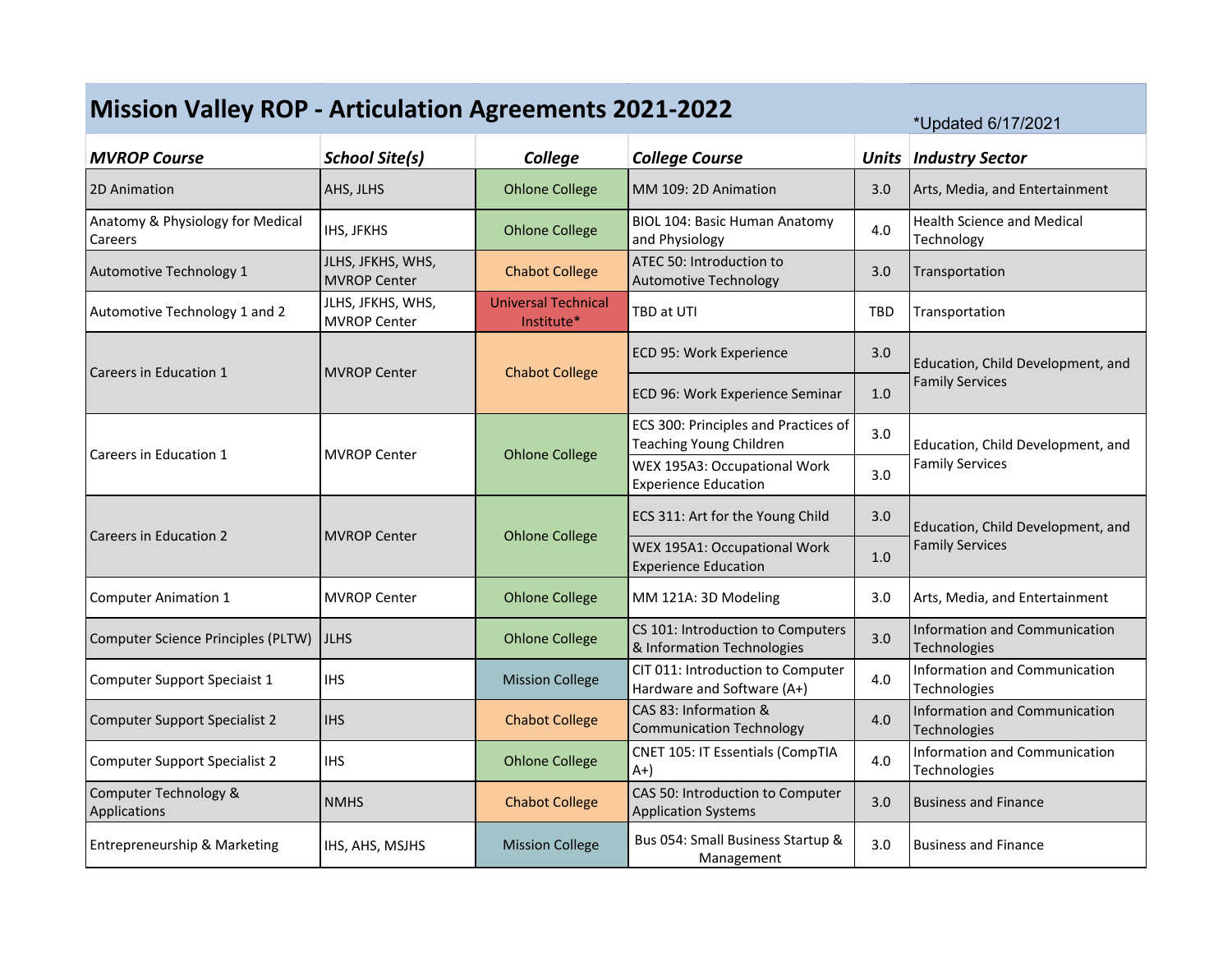| *Must attend that college to earn the credits |                                            | Page 1                       |                                                                                |              |                                         |
|-----------------------------------------------|--------------------------------------------|------------------------------|--------------------------------------------------------------------------------|--------------|-----------------------------------------|
| <b>MVROP Course</b>                           | <b>School Site(s)</b>                      | College                      | <b>College Course</b>                                                          | <b>Units</b> | <b>Industry Sector</b>                  |
| Construction Technology 1                     | <b>MVROP Center</b>                        | <b>Chabot College</b>        | ARCH 12: Construction Materials &<br>Methods                                   | 3.0          | <b>Building and Construction Trades</b> |
| <b>Culinary Arts 1</b>                        | AHS, BHS, CCHS, IHS,<br>JFKHS, JLHS, NMHS, | <b>Mission College</b>       | FDR 051: Basic Food Preparation                                                | 5.0          | Hospitality, Tourism, and Recreation    |
| Culinary Arts 1                               | AHS, NMHS                                  | <b>Diablo Valley College</b> | CULN 105: Introduction to the<br>Kitchen<br>CULN 153: Safety and<br>Sanitation | 0.5<br>2.0   | Hospitality, Tourism, and<br>Recreation |
| Digital Photography 1                         | AHS, IHS, JFKHS, JLHS,<br>MSJHS, NMHS      | <b>Mission College</b>       | GDS 073: Digital Photography                                                   | 3.0          | Arts, Media, and Entertainment          |
| Digital Photography 1                         | AHS, JLHS, MSJHS                           | <b>Ohlone College</b>        | ART 139A: Beginning Digital<br>Photography                                     | 3.0          | Arts, Media, and Entertainment          |
| Digital Video 1                               | <b>MVROP Center, JLHS</b>                  | <b>Ohlone College</b>        | BRDC-150: Intro to Film & Video<br>Production                                  | 3.0          | Arts, Media, and Entertainment          |
| <b>Electronic Media Production</b>            | <b>JLHS</b>                                | <b>Ohlone College</b>        | BRDC 142: Live TV Studio<br>Production                                         | 3.0          | Arts, Media, and Entertainment          |
| <b>Emergency Medical Responder</b>            | <b>MVROP Center</b>                        | <b>Chabot College</b>        | EMS 1: First Responder                                                         | 2.5          | <b>Public Services</b>                  |
| <b>Emergency Medical Responder</b>            | <b>MVROP Center</b>                        | Las Positas College          | <b>EMS 30: Emergency Medical</b><br>Responder                                  | 3            | <b>Public Services</b>                  |
|                                               |                                            |                              | EMS 70B: CPR for Healthcare<br>Providers                                       | 0.5          |                                         |
| <b>Emergency Medical Responder</b>            | <b>MVROP Center</b>                        | <b>Mission College</b>       | HOC 002: Cardiopulmonary<br>Resuscitation                                      | 0.5          | <b>Public Services</b>                  |
| Fire Technology                               | <b>MVROP Center</b>                        | Las Positas College          | FST 50: Fire Protection<br>Organization                                        | 3            | <b>Public Services</b>                  |
|                                               |                                            |                              | <b>EMS 70B: CPR for Healthcare</b><br>Providers                                | 0.5          |                                         |
| Fire Technology                               | <b>MVROP Center</b>                        | <b>Mission College</b>       | FPT 051: Fire Protection<br>Organization                                       | 3.0          | <b>Public Services</b>                  |
|                                               |                                            |                              | HOC 002: Cardiopulmonary<br>Resuscitation                                      | 0.5          |                                         |
| Game Design 1                                 | <b>MVROP Center</b>                        | <b>Ohlone College</b>        | MM 118: Introduction to Video<br>Game Design                                   | 3.0          | Arts, Media, and Entertainment          |